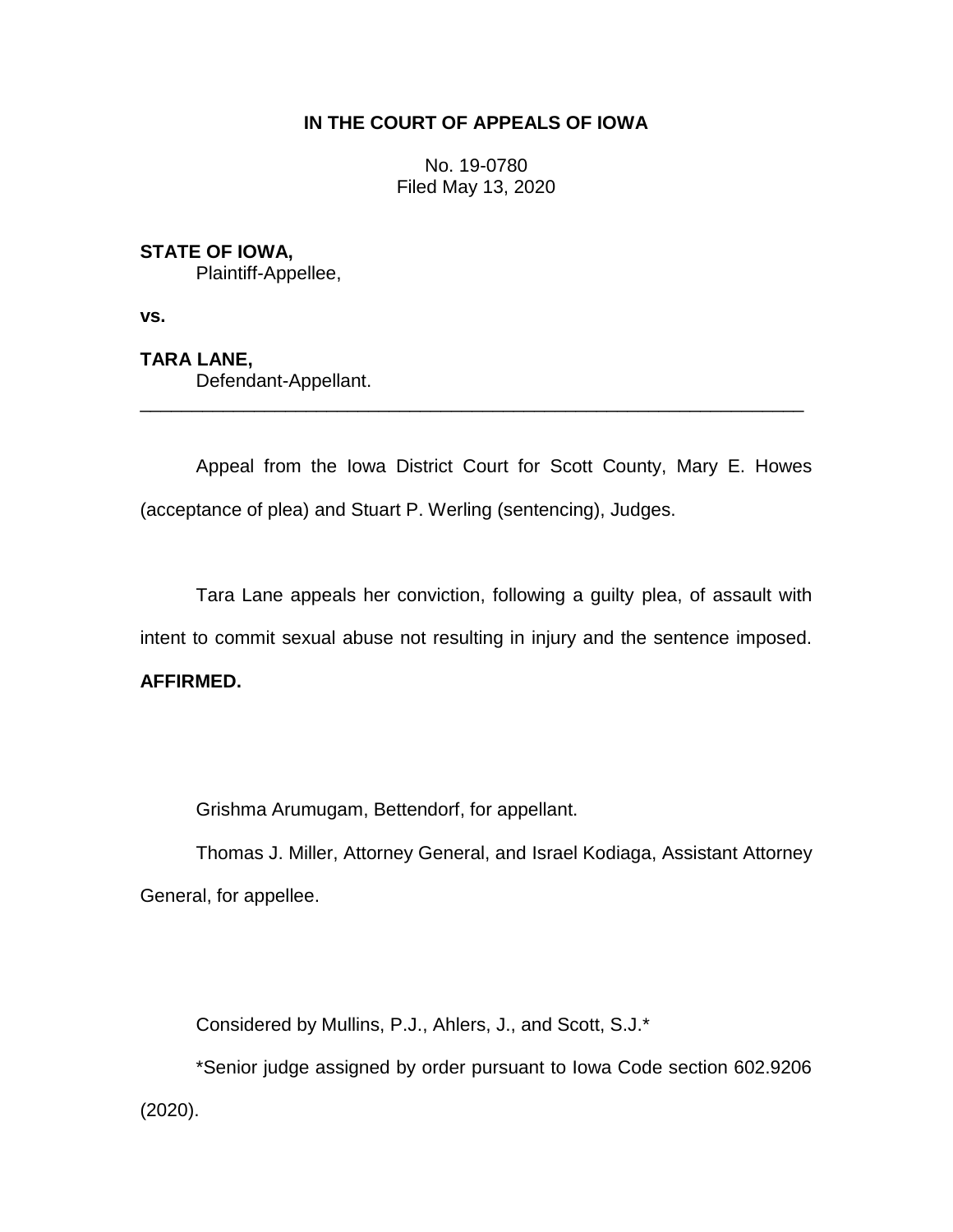#### **MULLINS, Presiding Judge.**

Tara Lane appeals her conviction, following a guilty plea, of assault with intent to commit sexual abuse not resulting in injury and the sentence imposed. She argues (1) her counsel was ineffective in allowing her to plead guilty and waive her opportunity to file a motion in arrest of judgment absent a factual basis and (2) the court improperly failed to state its reasons for imposing a prison sentence as opposed to a suspended sentence and probation or a deferred judgment.

We review claims of ineffective assistance of counsel de novo. *See State v. Harris*, 919 N.W.2d 753, 754 (Iowa 2018). Lane must show by a preponderance of the evidence that (1) counsel failed to perform an essential duty and (2) prejudice resulted. *See Strickland v. Washington*, 466 U.S. 668, 687 (1984); *State v. Harrison*, 914 N.W.2d 178, 188 (Iowa 2018). A factual basis is a prerequisite to the court's acceptance of a guilty plea. *See* Iowa R. Crim. P. 2.8(2)(b); *State v. Schminkey*, 597 N.W.2d 785, 788 (Iowa 1999).If counsel allows a defendant to plead guilty and waives the defendant's right to file a motion in arrest of judgment when there is an inadequate factual basis to support the charge, counsel breaches an essential duty and prejudice is presumed. *Rhoades v. State*, 848 N.W.2d 22, 29 (Iowa 2014). A factual basis exists when the record, as a whole, discloses facts to satisfy the elements of the crime. *See State v. Finney*, 834 N.W.2d 46, 62 (Iowa 2013). "The record does not need to show the totality of evidence necessary to support a guilty conviction, but it need only demonstrate facts that support the offense." *State v. Ortiz*, 789 N.W.2d 761, 768 (Iowa 2010). In determining whether a factual basis exists, we consider the entire record before the district court, including the defendant's statements, facts provided by the

2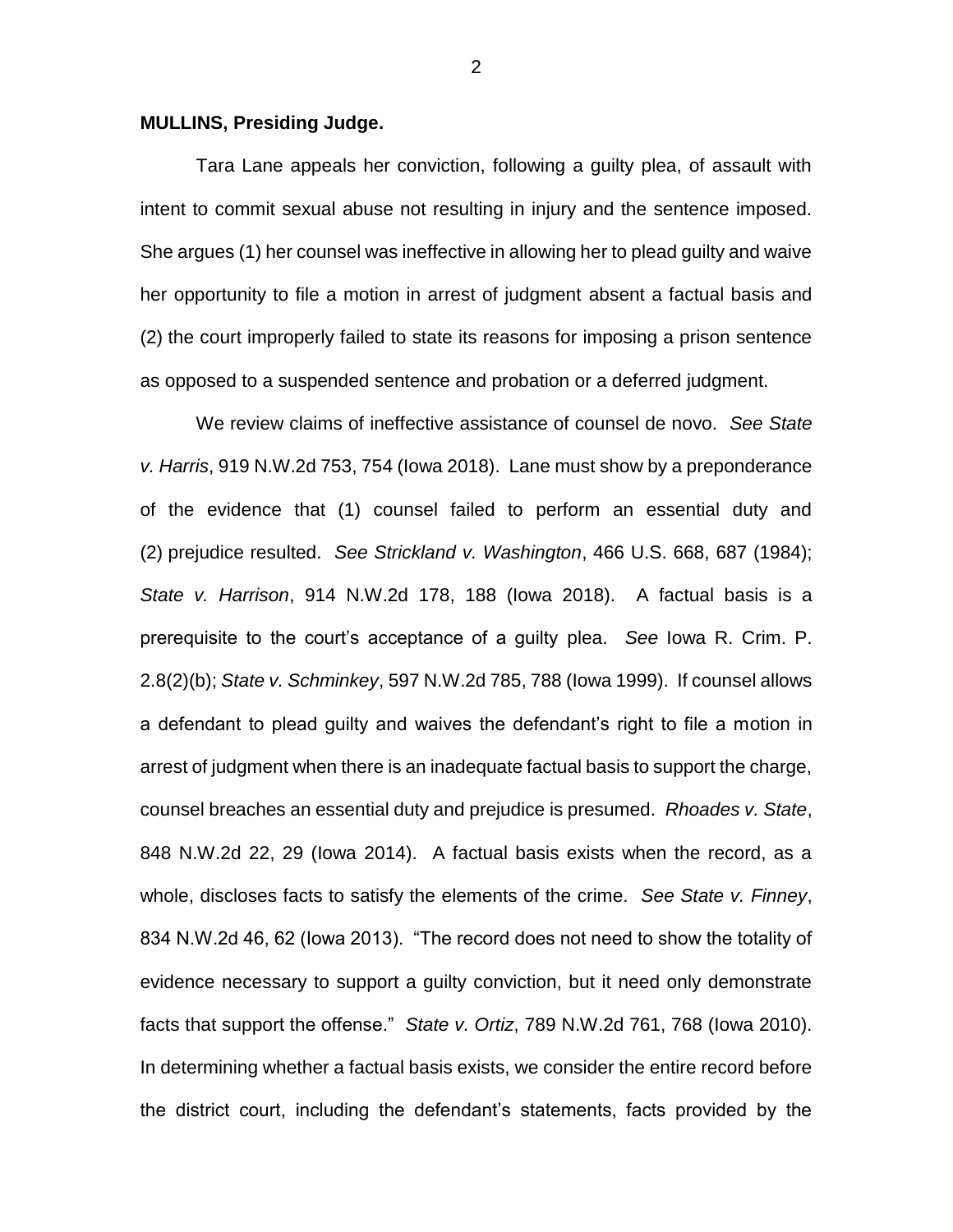prosecutor, the minutes of evidence, and any presentence report. *Schminkey*, 597 N.W.2d at 788.

The minutes of evidence disclose the following facts. On Saturday December 17, 2016, twenty-seven-year-old Lane entered fourteen-year-old J.D.'s bedroom at her mother's home and sexually assaulted her by touching J.D.'s breasts in a sexual manner, inserting her fingers into J.D.'s vagina, and licking J.D.'s breast and vagina. J.D. subsequently reported to a sexual assault nurse examiner that she repeatedly told Lane "no." And, according to the minutes of evidence, Lane's "actions were done by force or against the will of" J.D. Lane's DNA was found on J.D.'s breast. According to J.D.'s reports, "she thought Lane was out of it or on something," and Lane smoked a marijuana blunt before assaulting her. The next morning, J.D. returned to her father's home and told her stepmother what Lane had done. The matter was reported to law enforcement the same day. When interviewed by police weeks later, Lane indicated she had consumed marijuana on the night in question. The Iowa Department of Human Services concluded the allegation of sexual abuse to be founded, with Lane as the perpetrator.

Lane was criminally charged. She ultimately filed a petition to plead guilty to assault with intent to commit sexual abuse, admitting the following: "I engaged in physical contact of kissing a minor both on the lips and on her breast; I stopped when she said no more."

Iowa Code section 709.11 (2016) criminalizes assaults, as defined in section 708.1, which are committed with an intent to commit sexual abuse, as defined in section 709.1. "A person commits an assault when, without justification,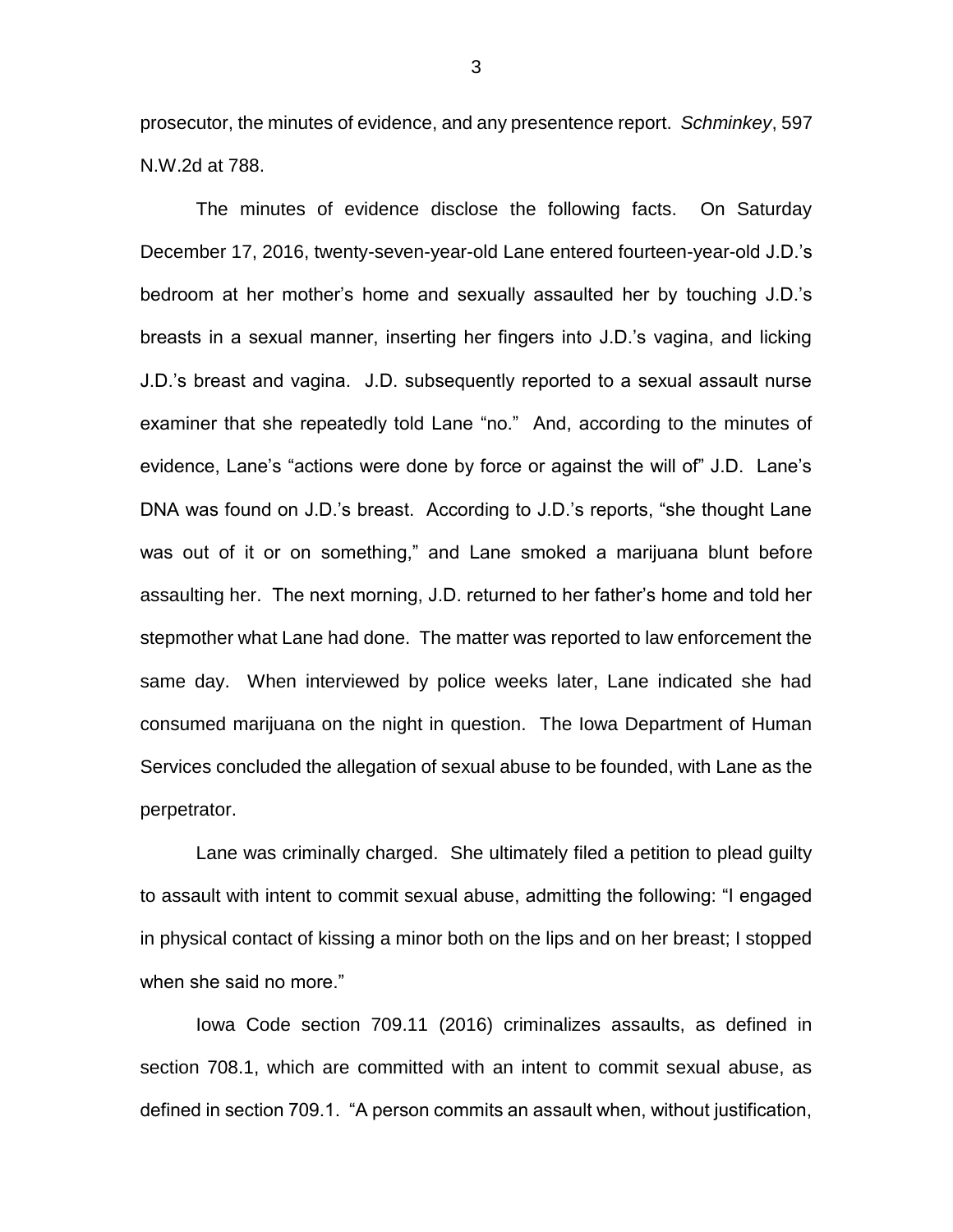the person" does (1) "[a]ny act which is intended to cause pain or injury to, or which is intended to result in physical contact which will be insulting or offensive to another, coupled with the apparent ability to execute the act" or (2) "[a]ny act which is intended to place another in fear of immediate physical contact which will be painful, injurious, insulting, or offensive, coupled with the apparent ability to execute the act." Iowa Code § 708.1(2)(a), (b). The minutes of evidence show Lane engaged in multiple acts of physical contact with J.D. while J.D. repeatedly said "no." The facts are sufficient to support a conclusion that Lane assaulted J.D., as her continuous acts of physical contact against J.D.'s verbalization were "intended to result in physical contact which will be insulting or offensive to" J.D. and Lane had the apparent ability to execute the act and, in fact, did so. *See id.* § 708.1(2)(a); *see also Ortiz*, 789 N.W.2d at 768.

We turn to the sexual-abuse component of the crime. *See* Iowa Code § 709.11. Sexual abuse includes any sex act that is performed against the will of the subject of the act or when the subject of the act is a child. *Id.* § 709.1(1), (3). A sex act includes contact between mouth, finger, or hand and the genitalia of another. *Id.* § 702.17(2), (3). The minutes of evidence unquestionably disclose Lane engaged in such contact with J.D.

As to intent to assault and to commit sexual abuse, while Lane argues her "intent is questionable with her under the influence of one or multiple drugs," she ignores "that the 'record does not need to show the totality of evidence necessary to support a guilty conviction, but it need only demonstrate facts that support the offense.'" *State v. Velez*, 829 N.W.2d 572, 576 (Iowa 2013) (quoting *Ortiz*, 789 N.W.2d at 768). A factual basis exists so long as the record provides "minimal

4